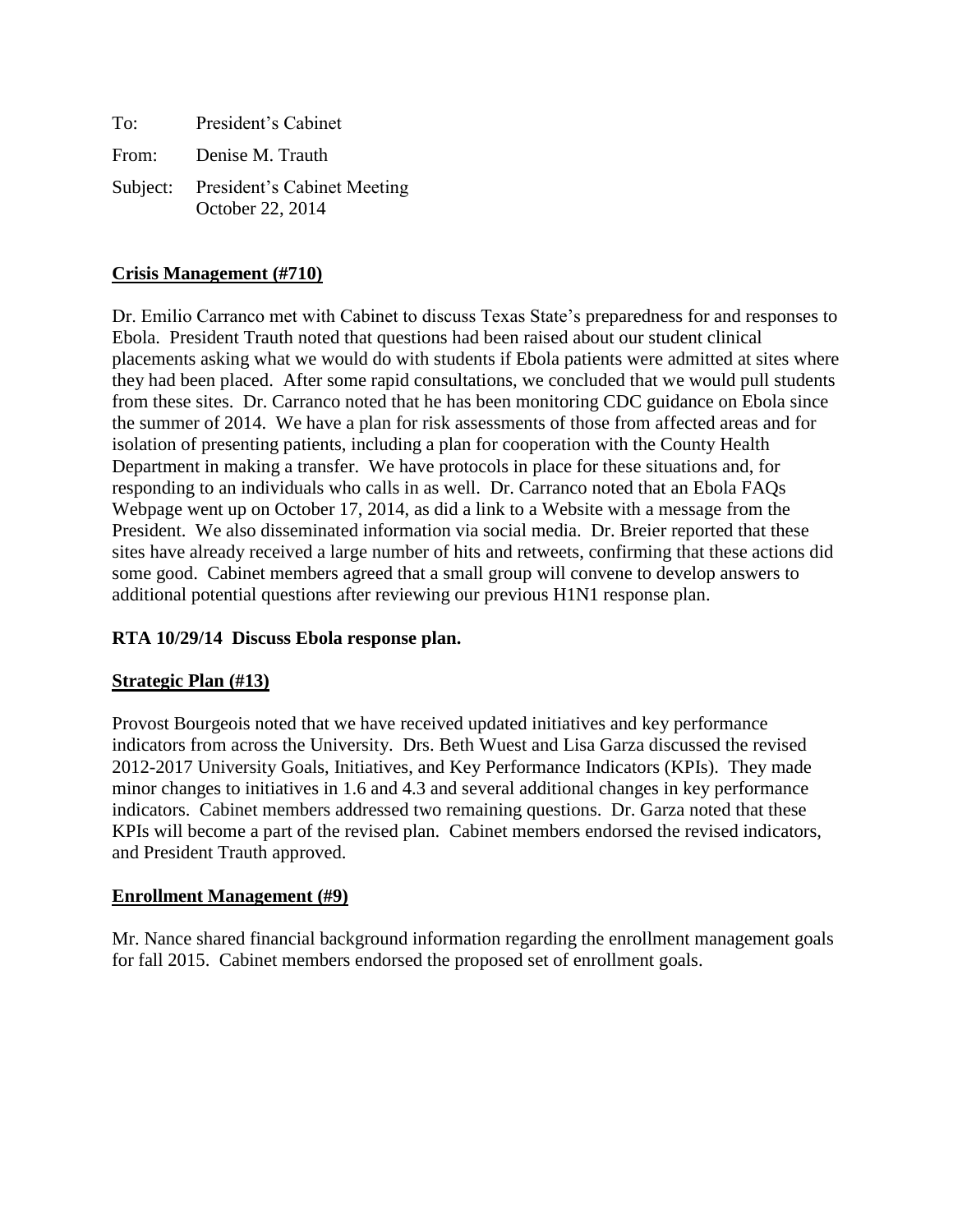## **Faculty and Staff Diversity Connections Directory**

Dr. Smith shared information regarding a proposed diversity directory that could help students better connect with the faculty and staff members. Cabinet members agreed that an opt in process for this directory would be preferable. Dr. Smith agreed to discuss these proposals with the Equity and Access Committee.

## **Campus Disaster Procedures (#558)**

Dr. Smith shared a marketing plan to provide information to faculty, staff, and students regarding the RAVE messaging system. Cabinet members discussed earlier problems in collecting cell phone numbers, but noted that if participants are assured that these numbers are for emergency use only, some concerns could be resolved. Cabinet members endorsed an opt out approach and use of the marketing plan presented.

Mr. Nance reported that the State Office of Risk Management auditor was here during the week of October 20, 2014, reviewing our Continuity of Operations (COOP) plan. We have agreed that the Legislative Budget Board and the Legislative Council can use the San Marcos Campus as their backup site for their COOP plans.

### **President's Update (#556)**

### **Transportation and Parking Issues (#538)**

President Trauth reported that her student open door session on October 21, 2014, was very active. One question came from a student with a handicapped permit who had been towed from the Springtown Lot during a football game. Dr. Smith will draft a letter responding to this student including a discussion of changes we have made since the Navy game. Cabinet members discussed where we should direct a handicapped individual if handicapped spaces in Lots 1, 2, and 3 are full.

### **Significant Issues (#01)**

Dr. Feakes reported that three dialogues for adjunct faculty have been scheduled.

Dr. Wyatt reported that Dr. Milt Nielsen is moving to the position of Special Assistant to the Vice President, and Dr. Wyatt is initiating a search for a replacement.

### **Tuition and Fee Plans (#380)**

Dr. Smith reported that the public hearing regarding proposed tuition and fee increases has been scheduled for October 29, 2014. She also shared information regarding the San Antonio Chamber of Commerce's Legislative agenda that includes its endorsement of Tuition Revenue Bonds for UTSA and Texas A&M-San Antonio as well as its federal agenda.